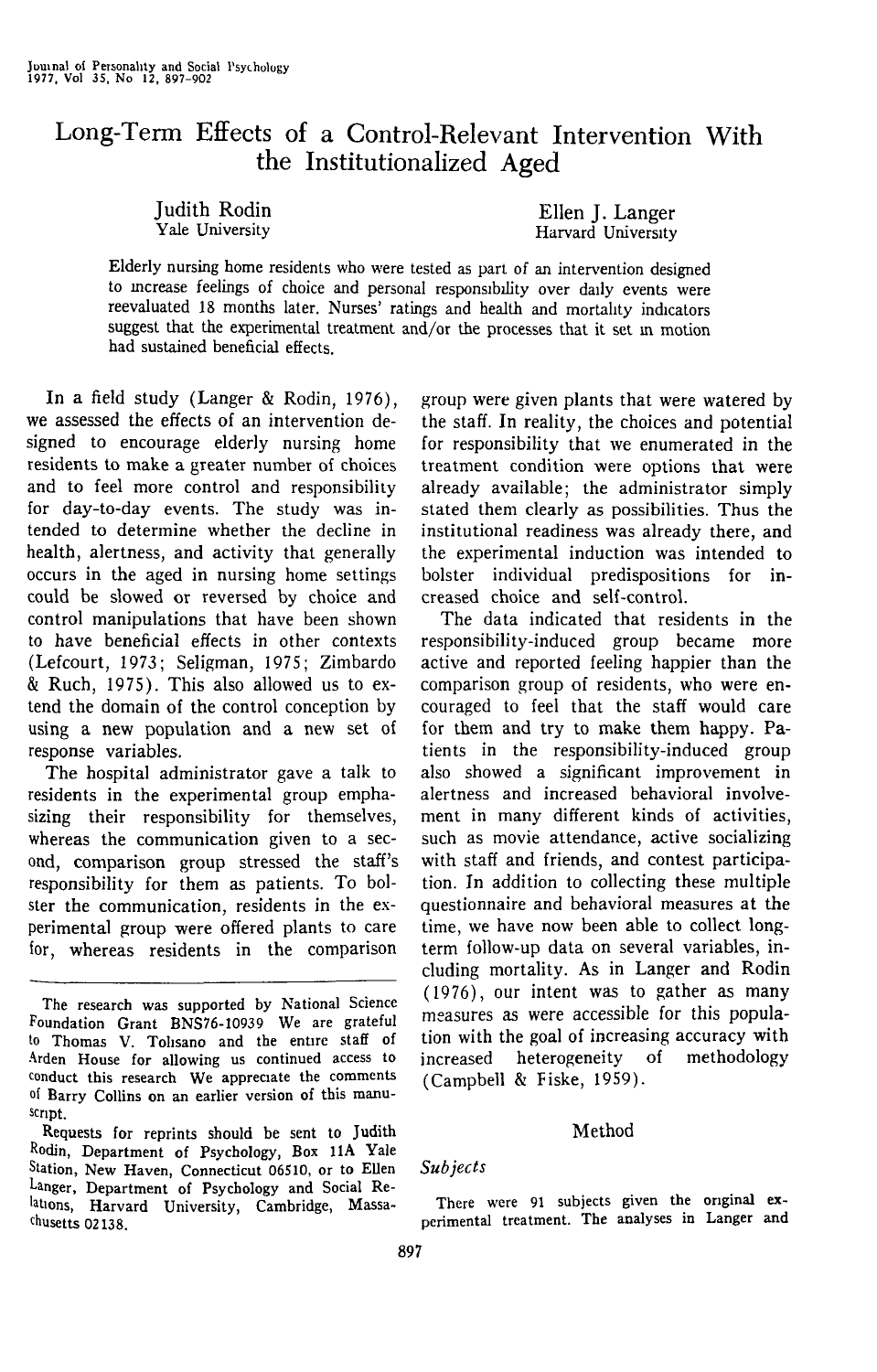| Condition                                                | Respon-<br>sibility<br>induced parison | $Com-$ | Con-<br>trol |
|----------------------------------------------------------|----------------------------------------|--------|--------------|
| Received original<br>induction                           | 47                                     | 44     |              |
| Included in Langer &<br>Rodin (1976)<br>analyses         | 24                                     | 28     |              |
| In follow-up and<br>included in Langer<br>& Rodin (1976) |                                        |        |              |
| analyses                                                 | 14                                     | 12     |              |
| Total in follow-up                                       | 20                                     | 14     | 9            |

Table 1 *Number of Subjects in Test Samples*

Rodin (1976) were based on 52 of these subjects These were all the people for whom two nurses' ratings (for reliability assessment) were available Table 1 indicates which subjects are included in the follow-up analyses. Twenty-six of the 52 were still in the nursing home and were retested. Twelve had died, and 14 had been transferred to other facilities or had been discharged The differences between treatment conditions in mortality are considered in a subsequent section The groups did not differ in transfer or discharge rate Only 9 other persons from the original sample of 91 were available for retesting Since they had incomplete nurses' ratings in the first study, they are only included in follow-up analyses not involving change scores in nurses' evaluations Almost all of the participants now lived in different rooms, since the facility had completed a more modern addition 13 months after the experimental treatment.<sup>1</sup>

We also evaluated a small control group of patients who had not participated in the first study due to a variety of scheduling problems Five had previously lived on the same floor as subjects in the responsibility-induced condition, and 4 lived on the same floor as the comparison group All were now living in the new wing. The average length of time in the nursing home was 3.9 years, which was not reliably different for the three groups.

#### *Measures*

*Nurses' ratings.* Two nurses on different shifts evaluated each patient along 9-point verbally anchored semantic differential scales for mood, awareness, sociability, mental attitude, and physical activity. Nurses were unaware of a relationship between prior experimental treatments and the purpose of these particular ratings

*Physician's ratings.* A doctor on the nursing home staff evaluated the medical records of each patient for two periods. The first period represented the 6 months prior to the first study in 1974, and the

second period represented the 6 months that immediately preceded the follow-up On the basis of the medical data reported on the charts, he assigned the person an overall health score  $(1 = \text{very})$ good to  $5 = poor$ ) for each period. The physician's health ratings were independent of the nurses' evaluations, which did not appear on the medical charts that he used Like the nurses, he was unaware of the nature of the study and how his ratings would be used. Further, the physician was not employed by the nursing home when the original intervention occurred

*Behavioral indices.* After all the questionnaire measures had been taken, one of us (JR) gave a talk at the nursing home on psychology and aging This was advertised widely among the residents, and they were encouraged to come and ask questions. The number of people in each condition who attended and the frequency and type of questions they asked were recorded

*Mortality* A frequency count of deaths occurring during the 18-month period was made, and the cause of death was noted

#### Results

# *Nurses' Ratings*

Since the interrater reliability coefficient between nurses who rated the same patient was high  $(r = .76)$ , the ratings were averaged, and the resulting means were used for subsequent analysis.<sup>2</sup> First, a composite score was developed representing the total of the individual evaluative items. A one-way analysis of variance comparing the responsibilityinduced  $(M = 25.03)$ , comparison  $(M =$ 18.71), and no-treatment ( $M = 17.60$ ) groups was significant,  $F(2, 40) = 7.04$ ,  $p < .01$ . A

2 Two nurses on each floor rated all relevant patients on their floor, regardless of condition Six nurses participated as raters. Since the patients no longer all hved together, residents formerly in the same group and thus rated by the same nurses were now rated by different nurses Thus it is unlikely that the means for each treatment group were due to differences in the nurses who did the rating rather than to the patients themselves

<sup>1</sup> All patients were given the option to move, and all did so Those who wished to remain with their roommates were kept together, although people previously on the same floor were not all moved together to the same floor in the new wing. Interestingly, 33% of the patients in the responsibilityinduced group, as compared to 21% in the comparison group, spontaneously requested to move even before they were given the choice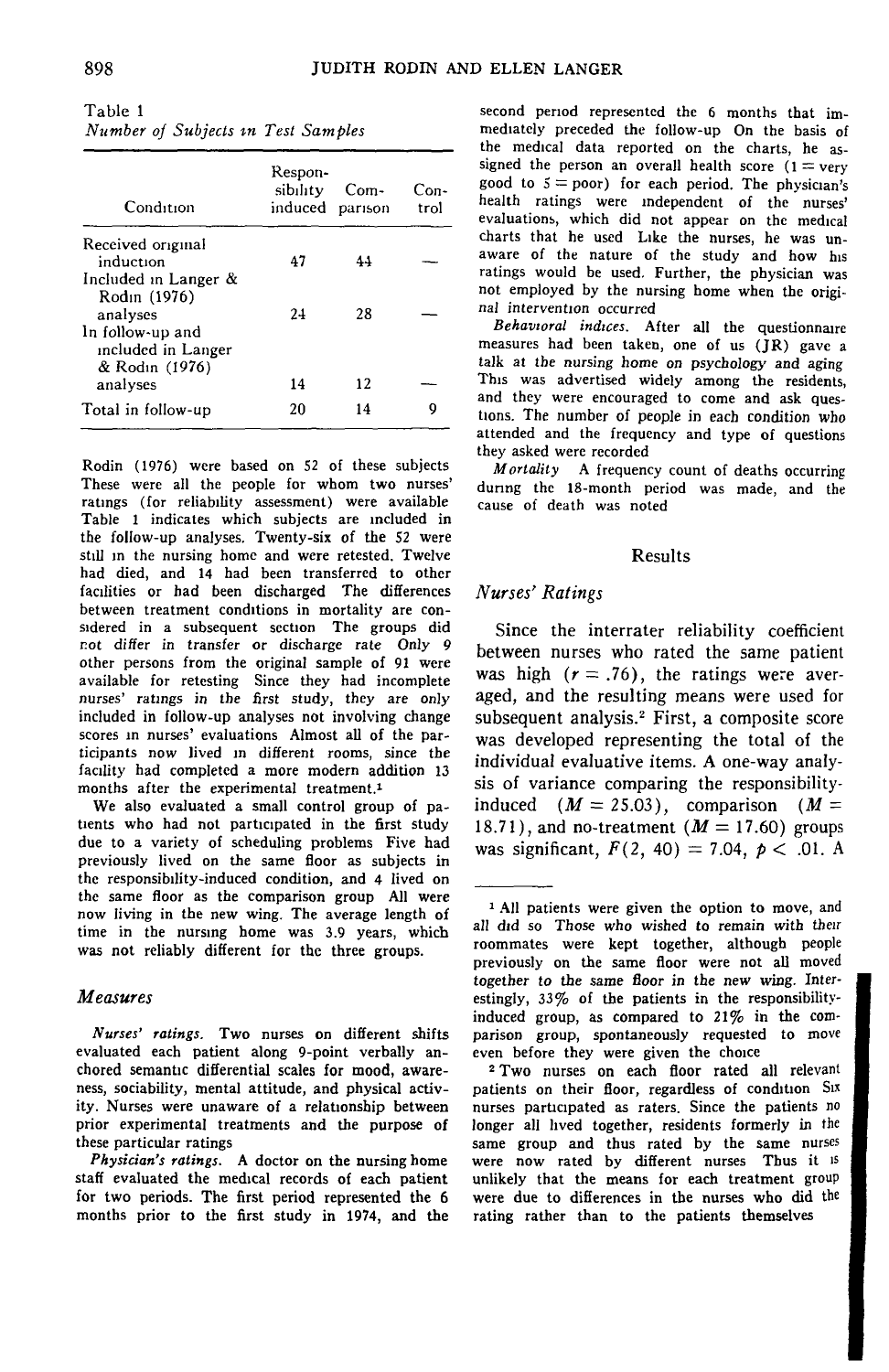Scheffé test indicated that the responsibilityinduced group was rated reliably higher than the comparison group,  $F(1, 40) = 6.31$ , p  $< 0.05$ .

The means for each individual item are presented in Table 2. On the average, the patients in the responsibility-induced group were judged to be significantly more actively interested in their environment, more sociable and self-initiating, and more vigorous than residents in the comparison group. The mean ratings also show the similarity between the comparison group given the "happiness" induction and the no-treatment group.

Composite scores for all the evaluative items were also available from the questionnaire, which the nurses completed prior to the original intervention and at the 3-week posttest. The means presented in Table 3 include all residents for whom these two scores and follow-up data were available  $(n = 14)$ for the responsibility-induced group, and  $n =$ 12 for the comparison group). Change scores between the preintervention means and the 18-month follow-up data indicate that the decline was significantly smaller for the responsibility-induced group  $(M = 58.21)$  than for the comparison condition  $(M = 175.42)$ ,  $t(24) = 2.68, p < .02$ . Change scores calculated between the 3-week postintervention ratings and the 18-month follow-up showed

Table 2

|  |  |  | Mean Ratings for Residents 18 Months |
|--|--|--|--------------------------------------|
|  |  |  | Following Experimental Interventions |

| Nurses'<br>rating | Responsi-<br>bility<br>induced<br>$(20)^a$ | Com-<br>parison<br>$(14)$ <sup>o</sup> | No<br>treatment<br>control<br>$(9)^b$ |
|-------------------|--------------------------------------------|----------------------------------------|---------------------------------------|
| Happy<br>Actively | 4.35                                       | 3.68                                   | 3.28                                  |
| interested        | 5.15                                       | 3.96                                   | 3.95                                  |
| Sociable          | 5.00                                       | 3.78                                   | 340                                   |
| Self-initiating   | 5.15                                       | 3.90                                   | 4.18                                  |
| Vigorous          | 4.75                                       | 3.39                                   | 3.33                                  |

*Note.* The difference between the responsibilityinduced and comparison groups was reliable at *p <* .05 for all ratings but happy. Numbers in parentheses are ns.

6 Not previously tested.

Table 3

*Mean Composite Nurses' Evaluation Scores Taken at Three Different Time Periods Relative to the Intervention*

| Time period                         | Responsi-<br>bility<br>induced | Comparison |
|-------------------------------------|--------------------------------|------------|
| Preintervention<br>Postintervention | 402.38                         | 442.93     |
| $(3$ weeks)<br>Follow-up            | 436.50                         | 413.03     |
| $(18$ months)                       | 352 33                         | 262.00     |

*Note.* There were seven 10-point items on the scales used by Langer and Rodin (1976), making a total of 70 points possible. There were five items in the follow-up questionnaire, and the ratings were made on 9-point scales making a total of 45 possible points. The Langer and Rodin totals were multiplied by 9 and the follow-up totals by 14 to make the scores comparable.

marginally reliable differences in the same direction,  $t(24) = 1.82$ ,  $p < .10$ .

#### *Health Ratings*

Change scores were calculated between the preintervention (1974) and follow-up (1976) health evaluation ratings. Health ratings were retrospective, based on the medical records, so change scores could be calculated for all 43 follow-up subjects. There was no significant difference among the three groups in the preintervention health evaluations, *F*  $(2, 40) = 1.77$ . The responsibility-induced group showed a mean increase in general health of .55 on a 5-point scale, which was reliably greater than means for the comparison group  $(M = -.29)$  and the no-treatment group  $(M = -.33)$ ,  $F(2, 40) = 3.73$ ,  $p < .05$ .

#### *Mortality*

The most striking data were obtained in death rate differences between the two treatment groups. Taking the 18 months prior to the original intervention as an arbitrary comparison period, we found that the average death rate during that period was 25% for the entire nursing home. In the subsequent 18-month period following the intervention,

ŧ

 $\begin{array}{c} 1 \\ 1 \\ 4 \end{array}$ 

a Received experimental treatment in Langer and Rodin (1976).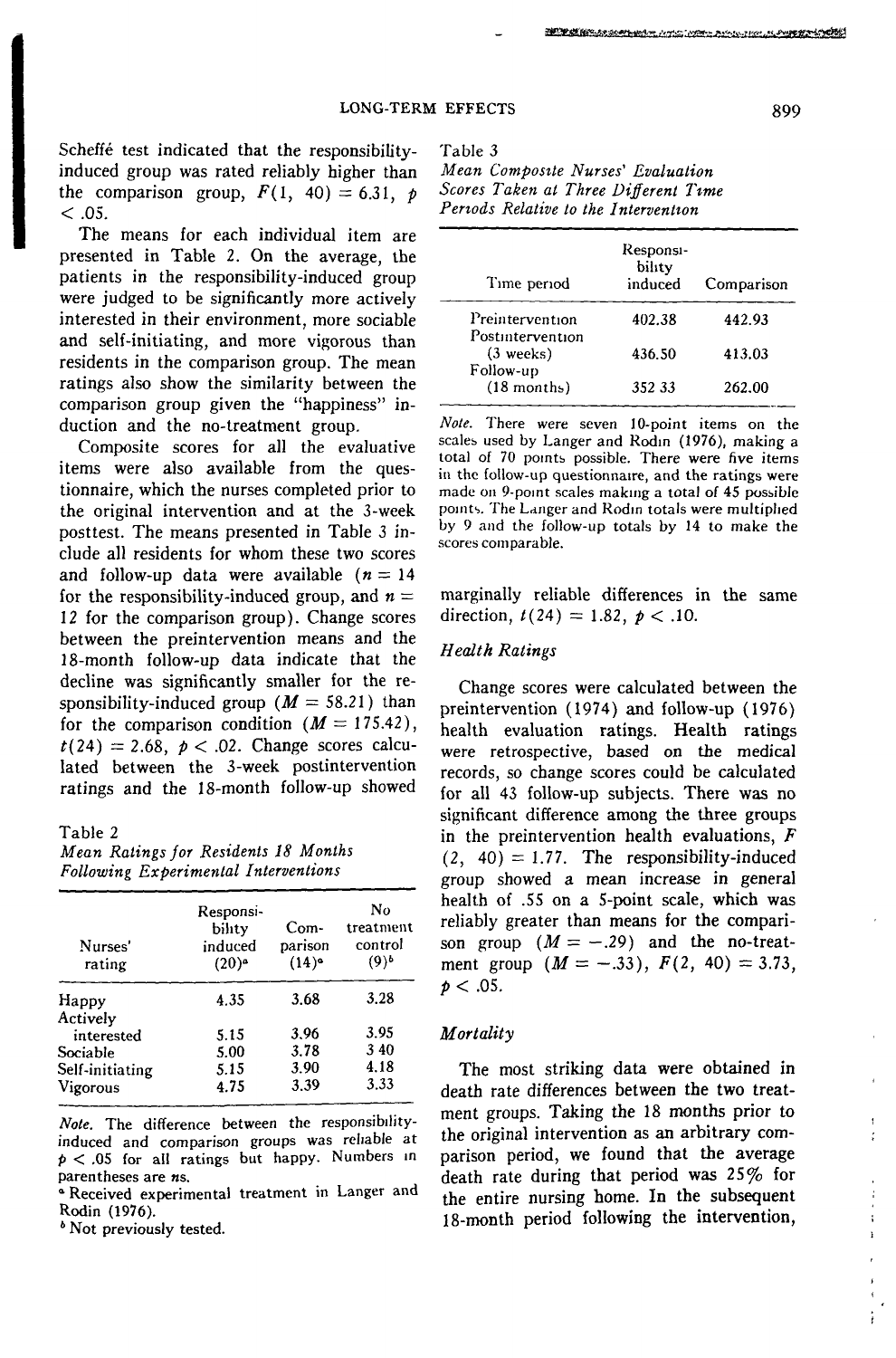| Variable               | Responsibility induced |            | Comparison   |            |
|------------------------|------------------------|------------|--------------|------------|
|                        | Dead                   | Living     | Dead         | Living     |
| Time institutionalized | 240(7)                 | 2.70(40)   | 2.80(13)     | 2.20(31)   |
| Health ratings         | 3.57(7)                | 3.85(40)   | 3.69(13)     | 3.64(31)   |
| Nurses' evaluations    | 36.20(5)               | 44 79 (19) | 31.69<br>(8) | 47.39 (20) |

Table 4 *Mean Ratings Prior to Intervention Grouped by Subsequent Mortality Outcome*

*Note.* The numbers in parentheses represent the number of residents on whom each mean is based.

only 7 of the 47 subjects  $(15\%)$  in the responsibility-induced group died, whereas 13 of 44 subjects (30%) in the comparison group had died. Using the arcsine transformation for frequencies, this difference is reliable  $(z = 3.14, p < .01)$ .

Because these results were so startling, we assessed other factors that might have accounted for the differences. Unfortunately, we simply cannot know everything about the equivalency of these subjects prior to the intervention. We do know that those who died did not differ reliably in the length of time that they had been institutionalized or in their overall health status when the study began. These means are presented in Table 4, which also presents the nurses' evaluations prior to the intervention. From these ratings it is clear that the nurses had given lower evaluations prior to the intervention to those patients who subsequently died than to those who were still living,  $F(1, 48) = 7.73$ ,  $p < .01$ . The interaction between treatment group and the life-death variable was not significant, however.

The actual causes of death that appeared on the medical record varied greatly among individuals and did not appear to be systematic within conditions. For example, deaths in the responsibility-induced group were listed as due to factors such as cardiovascular disease, congestive heart failure, gastrointestinal bleeding, lymphoma', and cerebral hemorrhage. Similarly there were patients in the comparison group whose cause of death was also listed as congestive heart failure and cardiac arrest, as well as those dying from problems like gangrene foot and polynephritis.

# *Behavioral Measures*

There were no reliable differences among the three conditions in lecture attendance. Thirty-three percent of the responsibilityinduced group attended, as compared to 30% of the comparison group and 20% of the no-treatment group. However, these groups did differ in the number and type of questions that they asked. Of the 14 questions that were asked, 10 came from residents in the responsibility-induced condition. The lecture and questions were taped, and subsequent content analysis by a coder who was blind to the experimental treatments indicated that 4 of the 10 questions had themes of autonomy and independence. For example, one female inquired whether intelligence really did decline with age, and if so, did that necessarily mean that older people should be taken care of? Another asked how to make her children feel less guilty about putting her in the nursing home. No questions from the comparison or no-treatment group dealt with these themes, but 2 of their 4 questions dealt with death. For example, one man asked whether senility could cause death. A woman who had obviously read the self-reported experiences of people who had a close brush with death asked whether this euphoric feeling was a universal experience or whether it differed as one got older. No one in the responsibility-induced group asked a death-relevant question.

#### **Discussion**

The intervention described by Langer and Rodin (1976) was stimulated, in part, by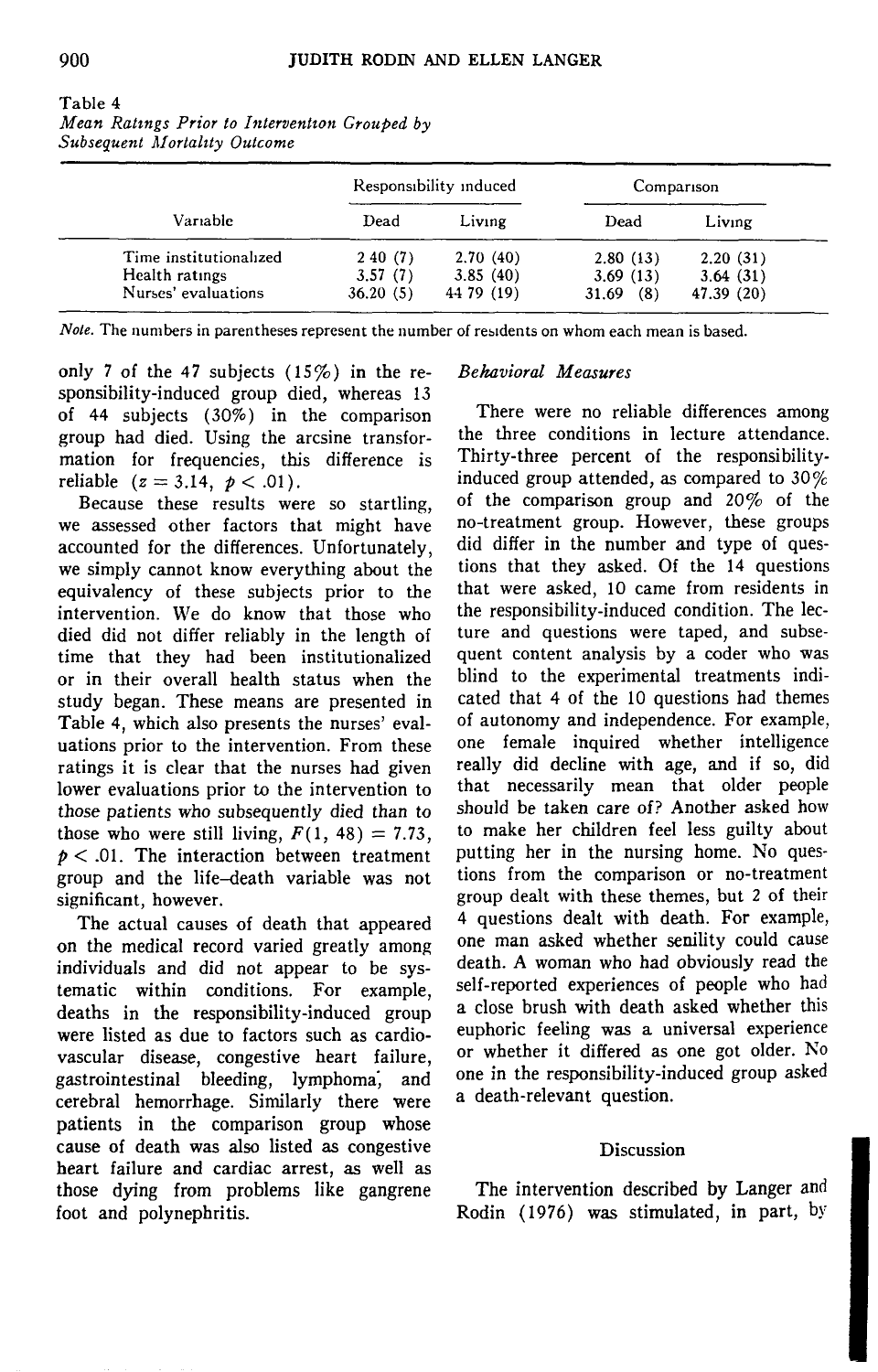our theoretical interest in control. We attempted to capture these theoretical concerns in a manipulation that suggested how elderly residents might increase choice and self-control in the nursing home. The manipulation did indeed produce strong effects that lasted as long as 18 months later. Compared to the staff-support comparison group, and to the no-treatment group where relevant, residents in the responsibility-induced condition showed higher health and activity patterns, mood and sociability which did not decline as greatly, and they had mortality rates that were lower. We would like to interpret these effects as suggesting that decline can be slowed or, with a stronger intervention, perhaps can even be reversed by manipulations that provide an increased sense of effectance in the institutionalized elderly. Krantz (Note 1) and Schulz (1976) also recently found that experimental manipulations involving increased or diminished prediction and control have a significant impact on the elderly. Moreover, adjustment to relocation for older people appears more related to whether or not they have had a choice regarding the new setting than to specific features of the setting itself (Sherman, 197S).

Since the original intervention (Langer & Rodin, 1976) encouraged residents to create or utilize opportunities for control over ongoing daily events rather than over momentary, experimentally created tasks, it seemed reasonable to assume that the effects of this induction would continue after the study itself was completed. However, despite our intent in designing this particular set of interventions to extend the domain of the control conception, we have no real way of knowing without direct on-line observation exactly what the process was that generated the obtained improvements. As is often the case in any field study, we were unable to control some important features of the setting due to both ethical and practical constraints.

First, it would certainly have been more desirable to randomly assign residents to conditions within a floor rather than between floors. A manipulation aimed at changing

the behavior of any individual resident could have interacted with changes occurring in his or her neighbors, who were also exposed to the same manipulation. However, we believed that at least some of the residents might discuss the administrator's communication if they saw themselves divided into different groups and that we would be unable to know whether and for whom this had occurred. Once having decided to assign by floor, we would also have chosen to have a third floor as a no-treatment control group. Although we simply lacked this option, data from the control group formed for the follow-up suggest that the responsibility group improved, rather than that the comparison group worsened, relative to "no-treatment" controls.

Second, the nurses could undoubtedly have made a great deal of difference in a variety of ways. Although they were unaware of the nature of the original intervention and did not attend the meeting where the communication was given, simply recording data about the residents and perhaps feeling observed themselves may have changed their awareness and behavior. In addition, once the patients began to change, the nurses must have responded favorably to improved behavior, sociability, and self-reliance. We can only take the administrator's word that he did not change his own behavior differentially toward the patients as a result of delivering the communications. The differences in nurses' ratings between conditions were maintained, however, even with changes in the nursing personnel, staff rotations, a move, and relocation of some residents to different floors. Nonetheless, it is striking to note that the nurses' evaluations of the patients and not the overall health ratings were more closely related to subsequent life and death. Either the psychological variables that the nurses were rating are better predictors of later mortality than medical symptom evaluations or the nurses' views of the residents are significant factors in their potential longevity. One clear area for further study is the patient-nurse interaction to assess if and how this factor is related to patient health.

Ť.

 $\bar{t}$ 

 $\mathbf{i}$ Ì

į